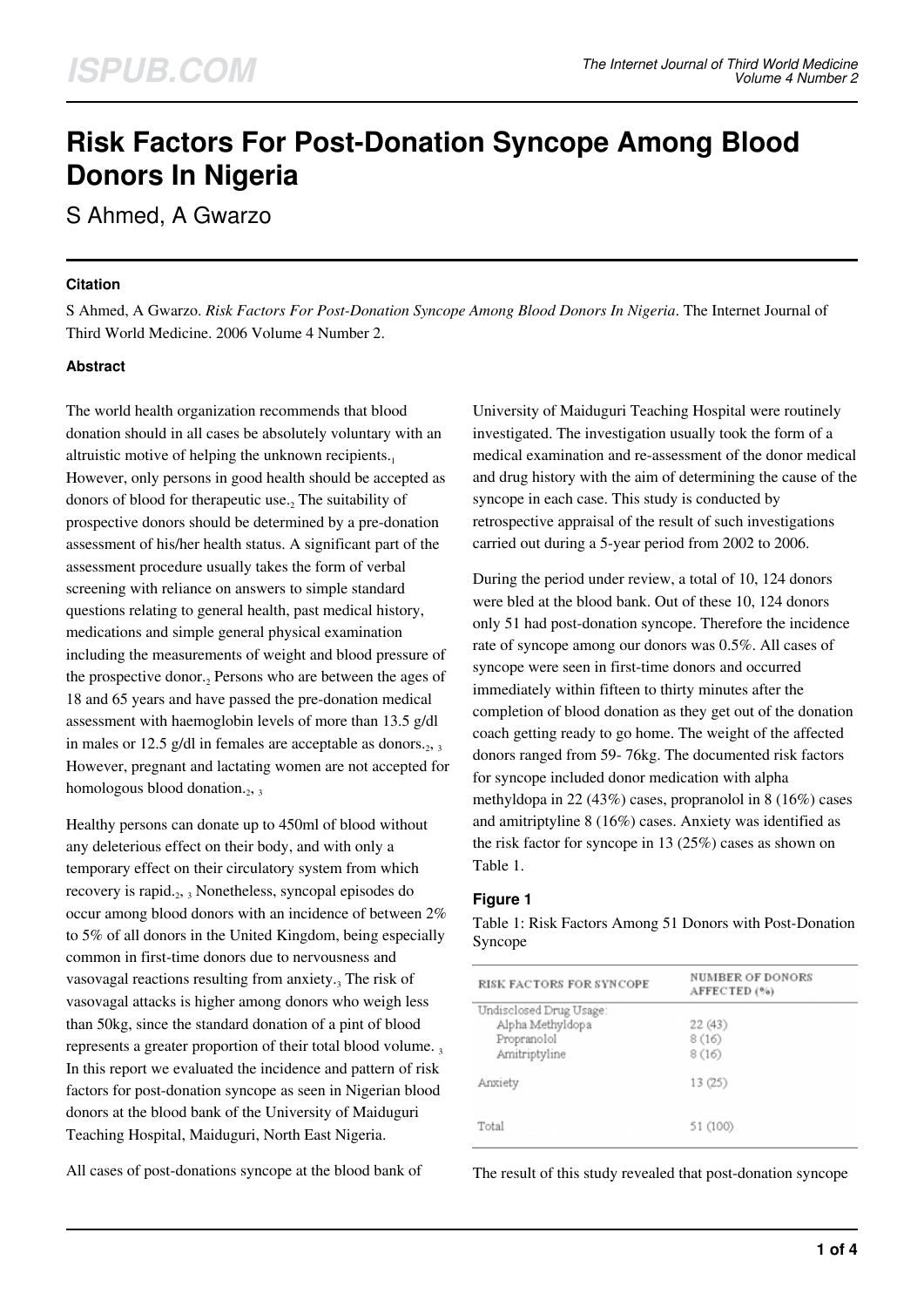occurred in our donors with an incidence rate of 0.5%, which was lower than the incidence of 2%-5% reported among British donors.<sub>3</sub> None of the affected donors weighed less than 50kg, hence ruling out low donor weight as a possible risk factor for post-donation syncope in our cases.  $3$ Nonetheless, all of our cases of syncope occurred in firsttime donors, which suggested that background anxiety could be partly responsible for the syncope. However, anxiety was identified as the sole cause of syncope in only 25% of our cases. More over, therapeutic drug usages by donors were identified as the risk factors for post-donation syncope in the vast majority (75%) of our cases. This differs from the report in United Kingdom where anxiety was the predominant cause of post-donation syncope is the vast majority of cases. $_2$ ,  $_3$ 

. The culprit drugs that were implicated in this report included two anti-hypertensive agents (alpha methyldopa and propranolol) and one tricyclic anti-depressant (amitriptyline), the intake of which were not revealed by the donors during pre-donation interviews. The two antihypertensives, which included alpha methyldopa (centrally acting sympatholytic agent) and propranolol (beta adrenergic blocker) are both capable of inducing orthostatic hypotension and syncope as side effects, while propranolol has the additional deleterious effect of abolishing cardiac response to blood volume reduction.<sub>4</sub>, <sub>5</sub>. Therefore, these drugs are capable of interfering with the normal process of recovery from the haemodynamic changes associated with blood donation thereby causing syncope.<sub>2</sub> For these reasons, persons on anti-hypertensive drugs are generally not accepted as donors., Amitriptyline, like other tricyclic antidepressants causes orthostatic hypotension as a major side effect and can therefore precipitate syncope.<sub>6</sub> Hence, persons on tricyclic anti-depressants should not be accepted for donation.<sub>2</sub> The result of this study underscores the importance of meticulous enquiry into donor medication history. It was not clear why the affected donors did not declare their medications during pre-donation interviews. However, this may be a reflection of the fact that a significant proportion of our donor panel consists of family replacement donors and commercial donors who donate blood based on family ties or financial motivations, and such donors may therefore be unwilling to reveal any medical history that can disqualify them from donation. $<sub>7</sub>$ </sub>

At the moment there are no standard guidelines for medical assessment and selection of donors in Nigeria as a result of the lack of a functional national transfusion service.

Consequently, individual blood banks vary in the extent of their pre-donation medical assessment. However, the current collaborative efforts being made by the Nigerian government and the Safe Blood for Africa Foundation, which is an American based corporation, aimed at providing organized national blood transfusion service in Nigeria and other African countries is commendable. $_8$  Nonetheless, it is important that every blood bank should strive to prevent the occurrence of post-donation syncope by paying extra attention and placing greater emphasis on drug history so as to identify and defer donors at high risk of drug induced post-donation syncope. This is important because postdonation syncope is not only unpleasant to the donor but it also has the potential to reinforce fear of blood donation within the donor population and scare away prospective donors. Certainly we cannot afford to scare away donors in a country such as Nigeria where voluntary blood donors are scarce.<sub>7</sub>

This study showed that post-donation syncope among blood donors in Maiduguri, northeast Nigeria was low and mostly associated with undisclosed therapeutic drug usage. It is therefore essential to intensify the scrutiny of donor medication history during pre-donation assessment. There is therefore an urgent need for a functional national blood transfusion service that shall encourage voluntary blood donation and promulgate standard guidelines for medical assessment and selection of donors in Nigeria.

# **CORRESPONDENCE TO**

Dr SG AHMED Department of haematology College of medical sciences University of maiduguri Pmb 1069, maiduguri Borno state, nigeria drsagirahmed@yahoo.com

## **References**

1. World Health Organization (WHO). Resolutions, Recommendations and Decisions: League of Red Cross and Red Crescent Societies, Geneva, 1984. 2. North London Blood Transfusion Centre (NLBTC). Guidance for the selection, medical examination and care of blood donors, London, 1992. 3. Contreras M, Hewitt PE. Clinical Blood Transfusion. In: Hoffbrand AV, Lewis SM, Tuddenham EGD (eds.) Postgraduate Haematology, 4th edition. London, Arnold, 2001; 215-234. 4. Furhoff AK. Adverse reactions with methyldopa- a decade's report. Acta Med Scand 1978; 203: 425-428. 5. Pentel PR, Salerno DM. Cardiac drug toxicity: digitalis glycosides and calcium channel and -blocking agents. Med J Austral 1990; 152: 88-94. 6. Glassman AH. Cardiovascular effects of tricyclic antidepressants. Ann Rev Med 1984; 35: 503-511.

7. Ahmed SG, Hassan AW, Obi SO. The Pattern of Blood Donations in North East Nigeria. Nig J Surg Res 1999; 1: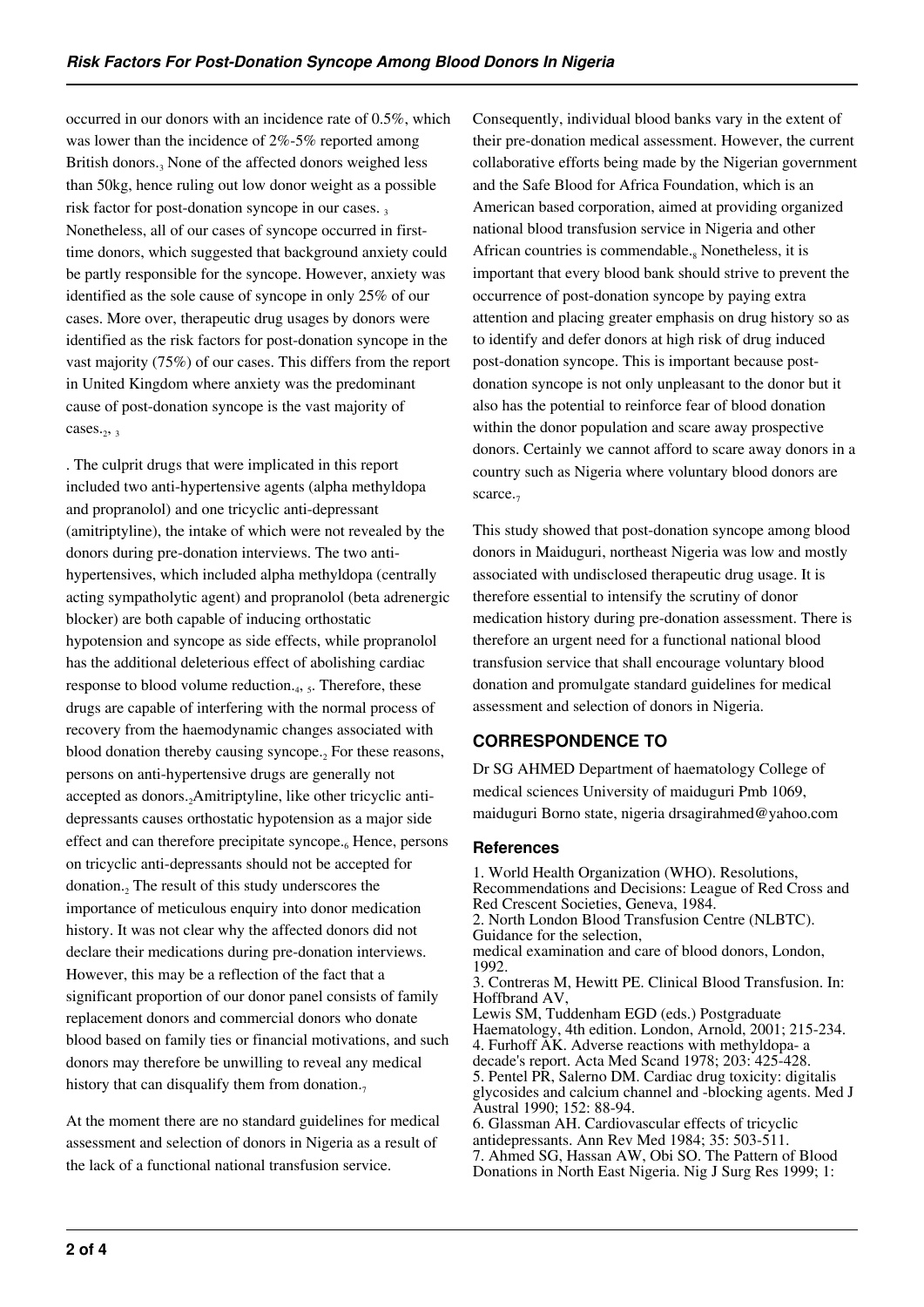76-81. 8. Field S. The Activities of Safe Blood For Africa Foundation In Nigeria. 32nd Annual General Meeting of The Nigerian Society for Haematology and Blood Transfusion, 22-25th September 2004, Lagos, Newsletter; 5(1/2): 4-5.